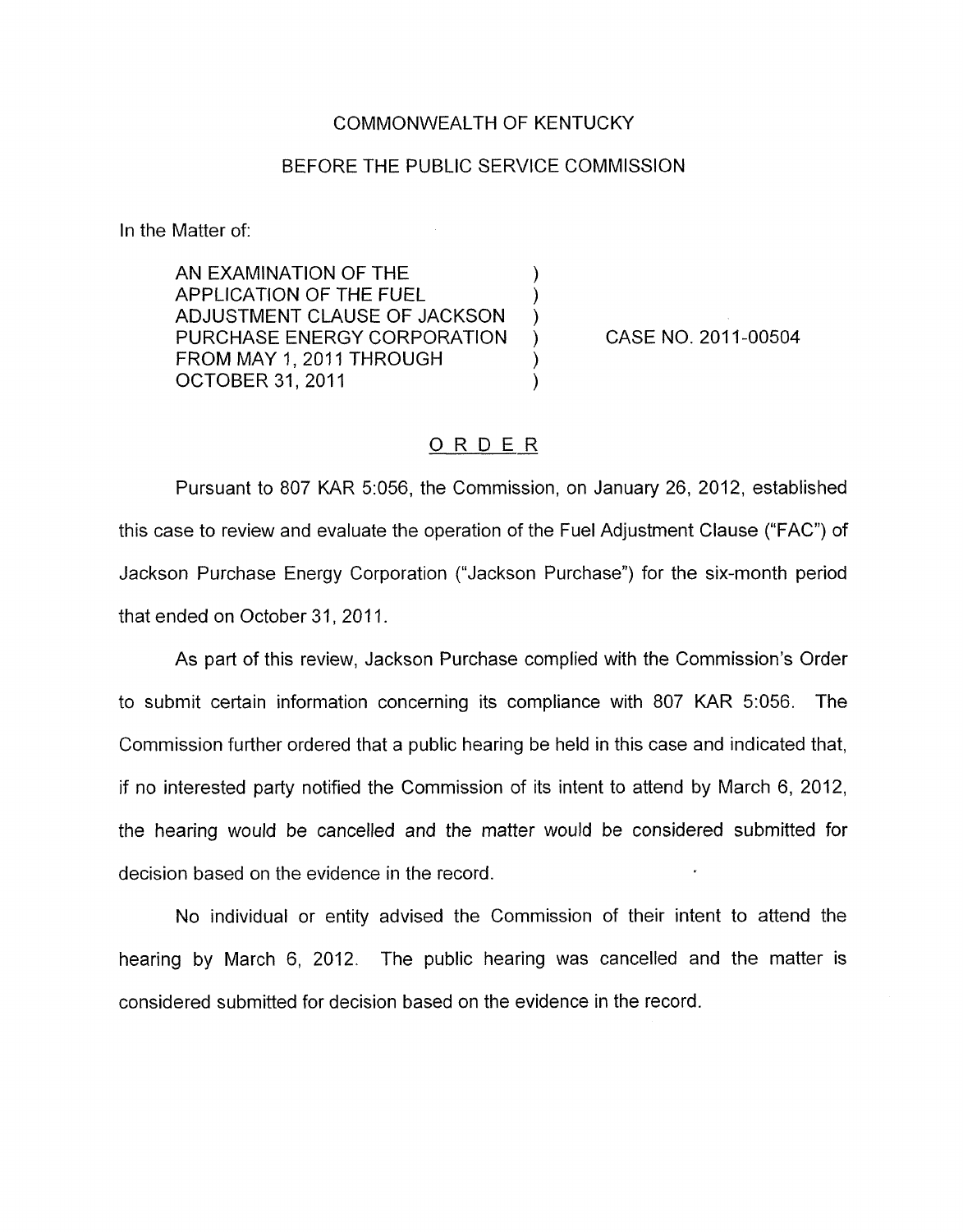The Commission, having considered the evidence in the record and being otherwise sufficiently advised, finds no evidence that Jackson Purchase has improperly calculated or applied its FAC charge.

IT IS THEREFORE ORDERED that the charges and credits applied by Jackson Purchase through the FAC for the period May 1, 2011 through October 31, 2011 are approved.

By the Commission



 $\Lambda$ AT Ďirector

Case No. 2011-00504